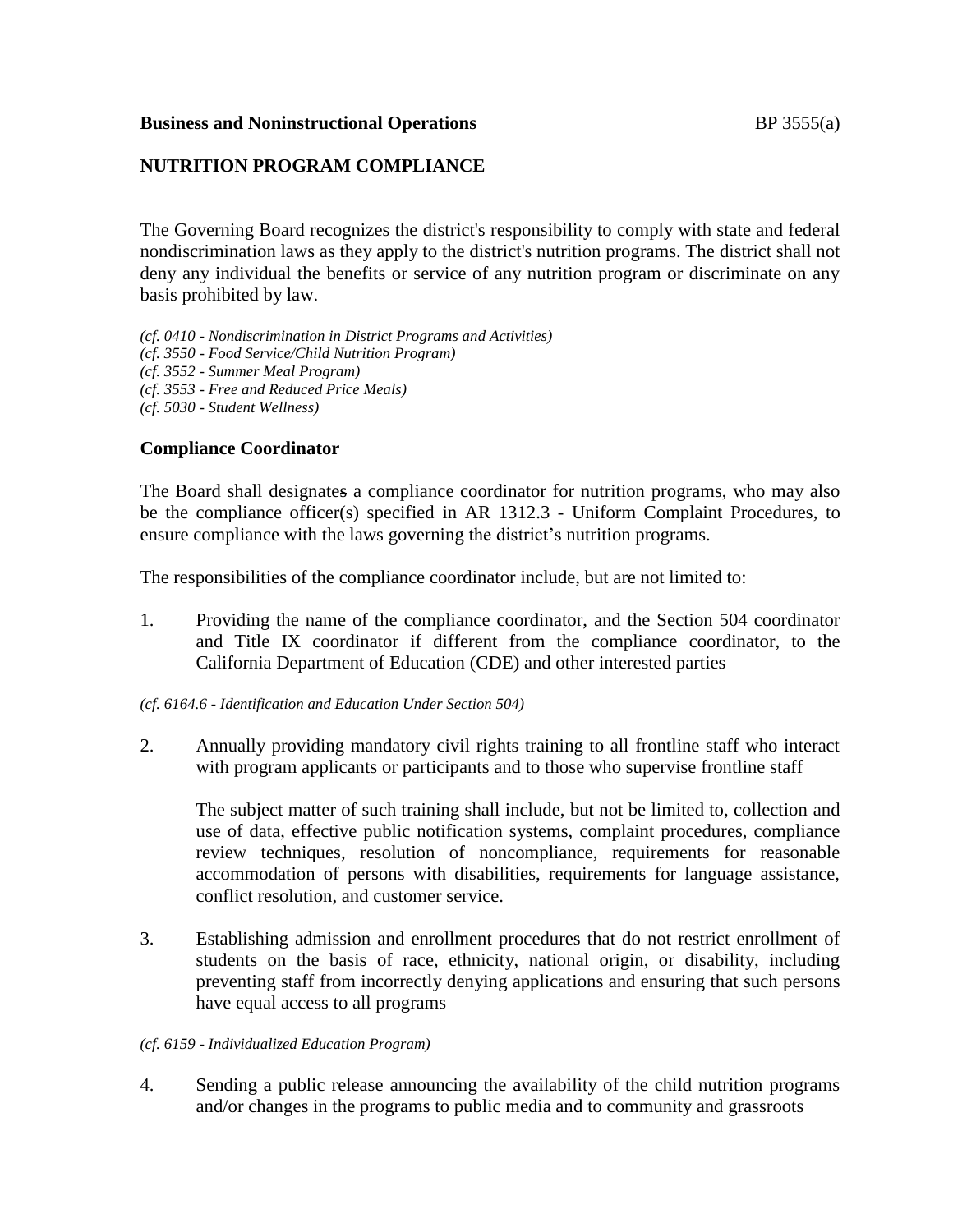organizations that interact directly with eligible or potentially eligible participants

- 5. Communicating the program's nondiscrimination policy and applicable complaint procedures, as provided in the section "Notifications" below
- 6. Providing appropriate translation services when a significant number of persons in the surrounding population have limited English proficiency
- 7. Ensuring that every part of a facility is accessible to and usable by persons with disabilities and that participants with disabilities are not excluded from the benefits or services due to inaccessibility of facilities
- 8. Ensuring that special meals are made available to participants with disabilities who have a medical statement on file documenting that their disability restricts their diet
- *(cf. 5141.27 - Food Allergies/Special Dietary Needs)*
- 9. Implementing procedures to process and resolve civil rights (discrimination) complaints and program-related complaints, including maintaining a complaint log, working with the appropriate person to resolve any complaint, and referring the complainant to the appropriate state or federal agency when necessary
- 10. Developing a method, which preferably uses self-identification or self-reporting, to collect racial and ethnic data for potentially eligible populations, applicants, and participants
- *(cf. 5022 - Students and Family Privacy Rights) (cf. 5125 - Student Records) (cf. 5145.13 – Response to Immigration Enforcement)*

# **Notifications**

The compliance coordinator shall ensure that the U.S. Department of Agriculture's (USDA) "And Justice for All" civil rights poster or a substitute poster approved by the USDA's Food and Nutrition Service is displayed in areas visible to the district's nutrition program participants, such as food service areas and school offices.

The compliance coordinator shall notify the public, all program applicants, participants, and potentially eligible persons of their rights and responsibilities and steps necessary to participate in the nutrition programs. Applicants, participants, and the public also shall be advised of their right to file a complaint, how to file a complaint, the complaint procedures, and that a complaint may be filed anonymously or by a third party.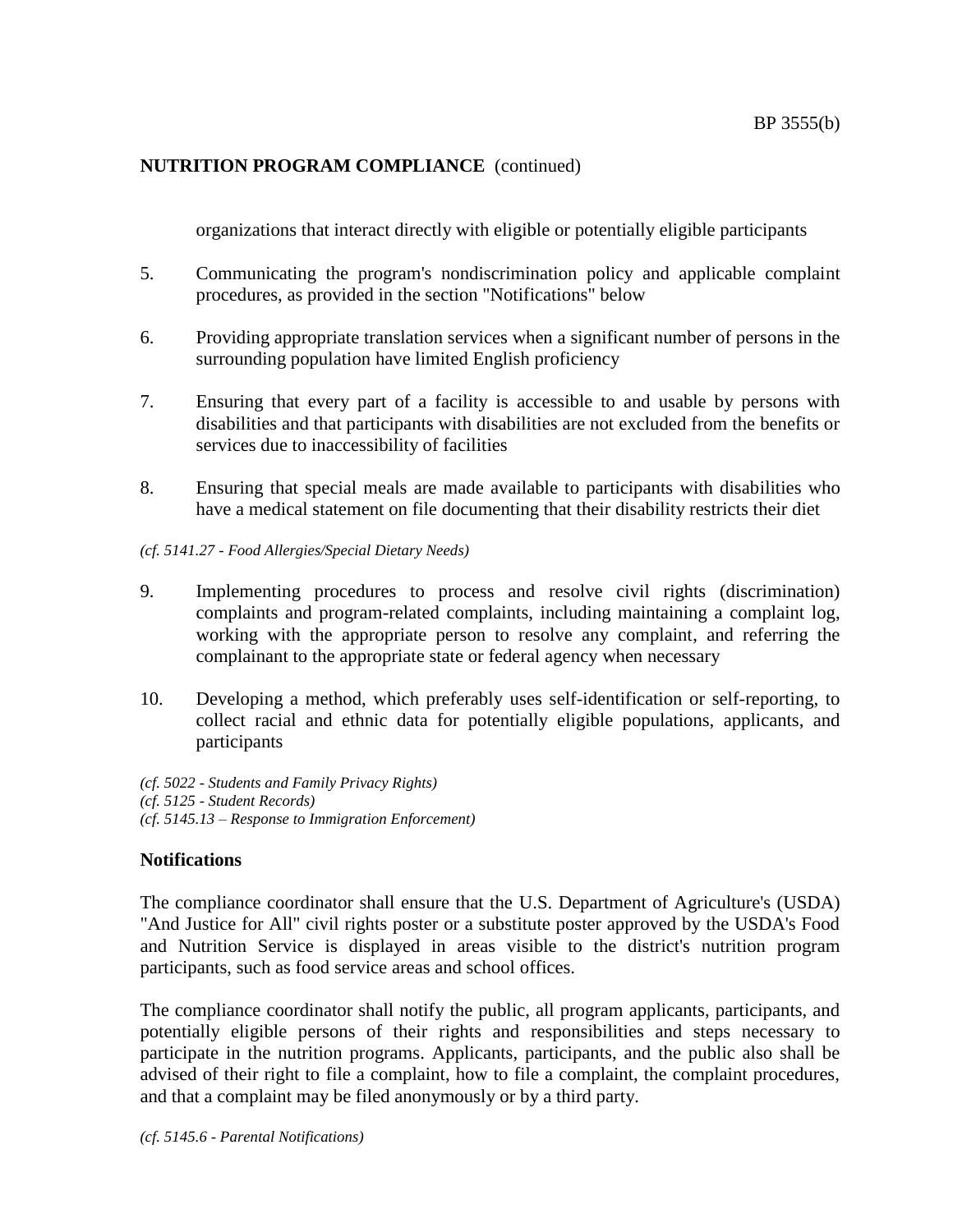In addition, the compliance coordinator shall ensure that all forms of communication available to the public regarding program availability shall contain, in a prominent location, a statement provided by USDA about the district's status as an equal opportunity provider and the address of the agency with responsibility to handle complaints made against the district.

Forms of communication requiring this nondiscrimination statement include, but are not limited to, web sites, public information releases, publications, and posters, but exclude items such as cups, buttons, magnets, and pens that identify the program when the size or configuration makes it impractical. The nondiscrimination statement need not be included on every page of program information on the district's or school's web site, but the statement or a link to the statement shall be included on the home page of the program information.

A short version of the nondiscrimination statement, as provided by USDA, may be used on pamphlets, brochures, and flyers in the same print size as the rest of the text.

### **Complaints of Discrimination**

A complaint alleging discrimination in the district's nutrition programs on the basis of race, color, national origin, sex, age, or disability shall within 180 days of the alleged discriminatory act, be filed or referred to USDA at: (5 CCR 15582)

U.S. Department of Agriculture, Office of the Assistant Secretary for Civil Rights, 1400 Independence Avenue, SW, Washington, D.C. 20250-9410, (866) 632-9992, (800) 877-8339 (Federal Relay Service – English, deaf, hard of hearing, or speech disabilities), (800) 845-6136 (Federal Relay Service – Spanish), fax (202) 690-7442, or email program.intake.usda.gov

Complaints of discrimination on any other basis shall be investigated by the district using the process identified in AR 1312.3 - Uniform Complaint Procedures.

*(cf. 1312.3 - Uniform Complaint Procedures)*

#### **Complaints Regarding Noncompliance with Program Requirements**

Any complaint alleging that the district has not complied with program requirements pertaining to meal counting and claiming, reimbursable meals, eligibility of a child or adult, use of cafeteria funds and allowable expenses shall be filed with or referred to CDE. (Education Code 49556; 5 CCR 15584)

Complaints of noncompliance with any other nutrition program requirements shall be submitted to and investigated by the district using the following procedures.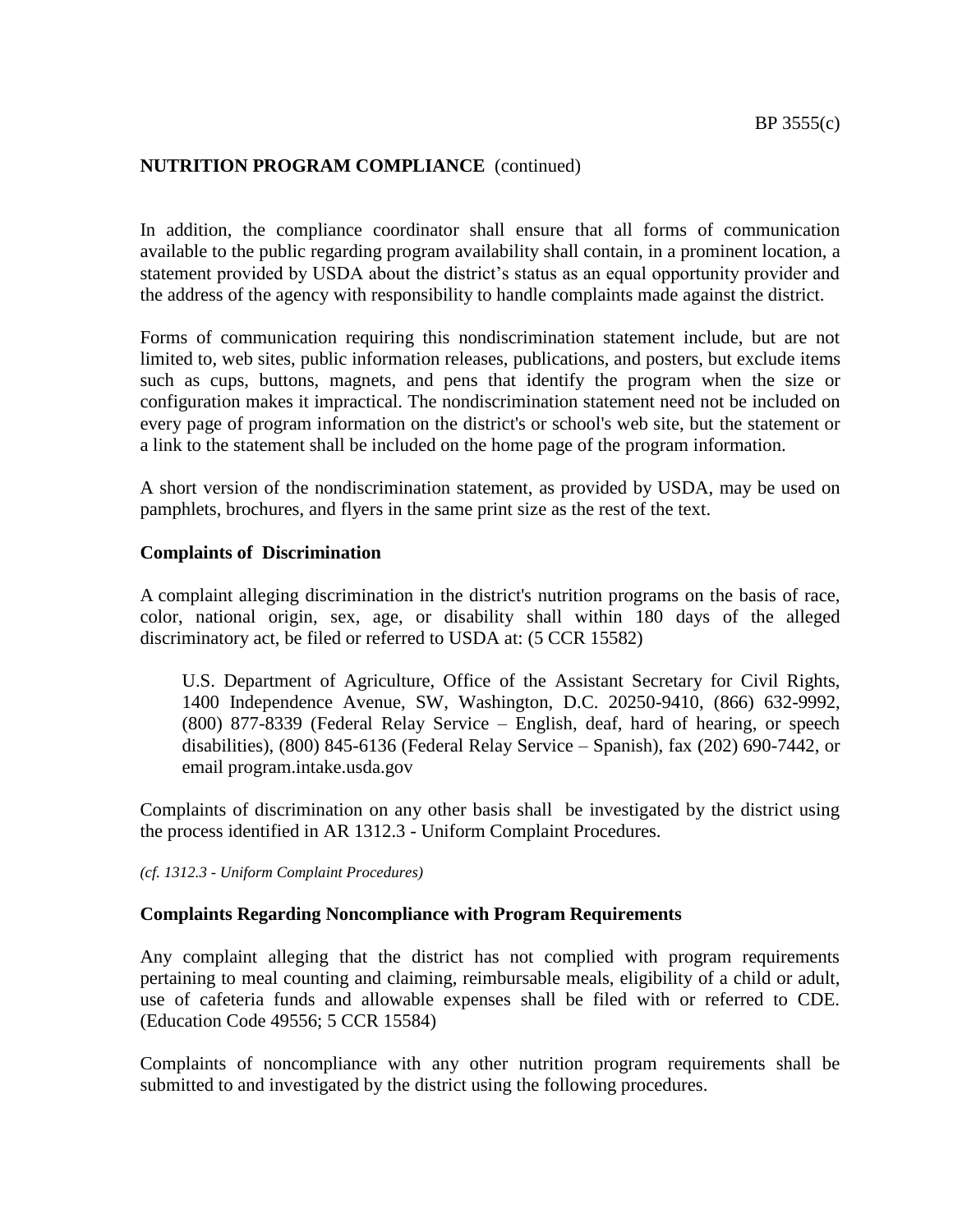Complaints may be filed by a student or the student's parent/guardian by phone, email, or letter. The complaint shall be submitted within one year from the date of the alleged violation and shall include the following: (5 CCR 15581)

- 1. A statement that the district has violated a law or regulation relating to its child nutrition program
- 2. The facts on which the statement is based
- 3. The name of the district or the school against which the allegations are made
- 4. The complainant's contact information
- 5. The name of the student if alleging violations regarding a specific student

The district shall investigate and prepare a written report pursuant to 5 CCR 4631. (5 CCR 15583)

Unless extended by written agreement with the complainant, the district's compliance coordinator shall investigate the complaint and prepare a written report to be sent to the complainant within 30 calendar days of the district's receipt of the complaint. If the complainant is dissatisfied with the compliance coordinator's decision, the complainant may, within five business days, file the complaint in writing with the Board.

The Board shall consider the matter at its next regular Board meeting or at a special Board meeting convened in order to meet the 60-day time limit within which the complaint must be answered pursuant to 5 CCR 4631. When required by law, the matter shall be considered in closed session. The Board may decide not to consider the complaint, in which case the coordinator's decision shall be final.

*(cf. 9321 – Closed Session)*

If the Board considers the complaint, the Board's decision shall be sent to the complainant within 60 calendar days of the district's initial receipt of the complaint or within the time period that has been specified in a written agreement with the complainant. (5 CCR 4631)

If the complainant is not satisfied with the findings in the district's report, the complainant may appeal the decision to CDE by filing a written appeal within 30 days of receiving the decision. (5 CCR 4632)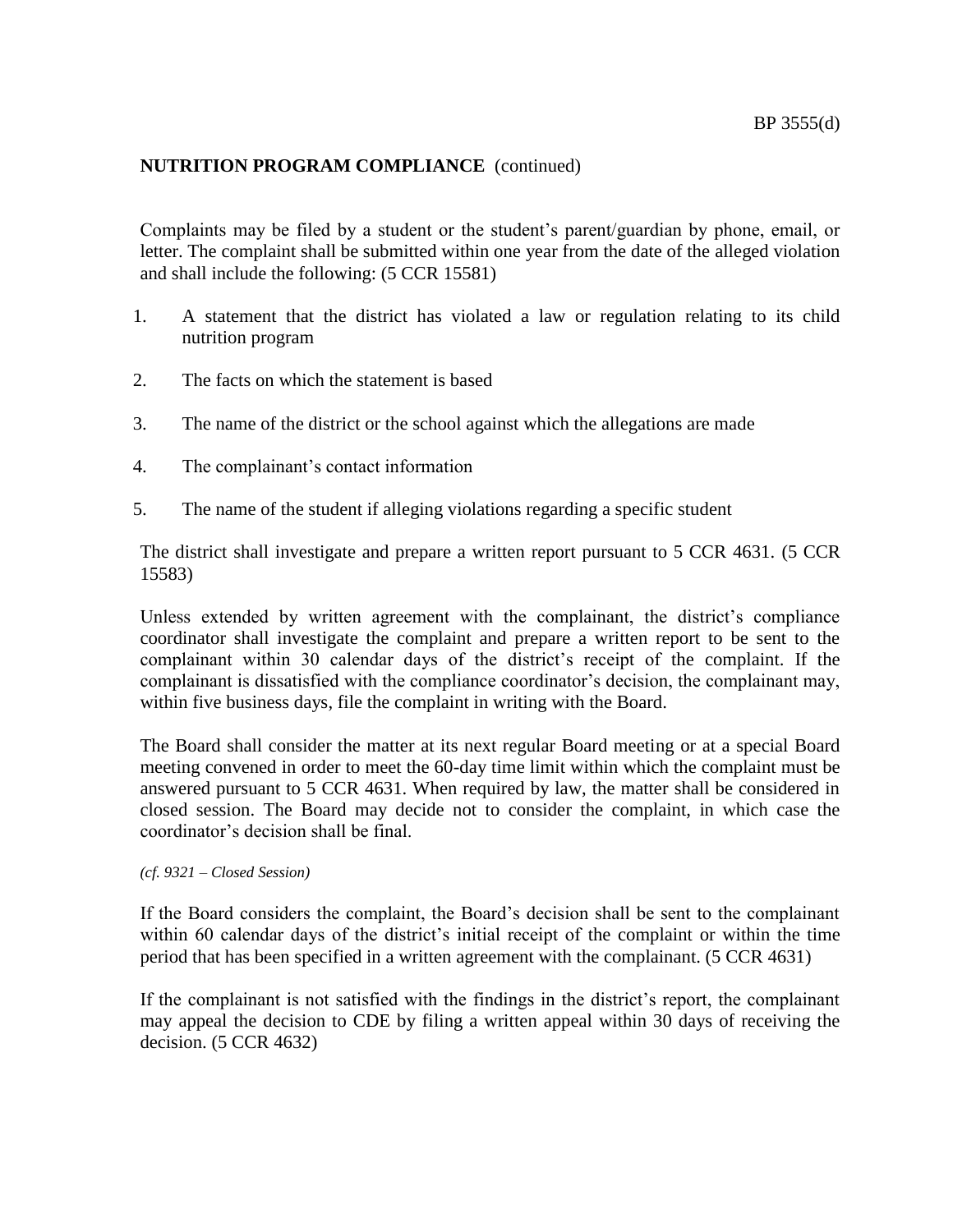*Legal Reference:*

*EDUCATION CODE 200-262.4 Prohibition of discrimination 42238.01 Definitions for purposes of funding 48985 Notices to parents in language other than English 49060-49079 Student records 49490-49590 Child nutrition programs PENAL CODE 422.6 Interference with constitutional right or privilege CODE OF REGULATIONS, TITLE 5 3080 Application of section 4600 4670 Uniform complaint procedures 4900-4965 Nondiscrimination in elementary and secondary education programs 15580-15584 Child Nutrition programs complaint procedures UNITED STATES CODE, TITLE 20 1400-1482 Individuals with Disabilities in Education Act 1681-1688 Discrimination based on sex or blindness, Title IX UNITED STATES CODE, TITLE 29 794 Section 504 of the Rehabilitation Act of 1973 UNITED STATES CODE, TITLE 42 2000d-2000d-7 Title VI, Civil Rights Act of 1964 2000e-2000e-17 Title VII, Civil Rights Act of 1964 as amended 12101-12213 Americans with Disabilities Act CODE OF FEDERAL REGULATIONS, TITLE 7 210.19 National School Lunch Program, additional responsibilities 210.23 National School Lunch Program, district responsibilities 215.7 Special Milk Program, requirements for participation 215.14 Special Milk Program, nondiscrimination 220.7 School Breakfast Program, requirements for participation 220.13 School Breakfast Program, special responsibilities of state agencies 225.3 Summer Food Service Program, administration 225.7 Summer Food Service Program, program monitoring and assistance 225.11 Summer Food Service Program, corrective action procedures 226.6 Child and Adult Care Food Program, state agency administrative responsibilities 250.15 Out-of-condition donated foods, food recalls, and complaints CODE OF FEDERAL REGULATIONS, TITLE 28 35.101-35.190 Americans with Disabilities Act 36.303 Nondiscrimination based on the basis of disability, public accommodations, auxiliary aids and services CODE OF FEDERAL REGULATIONS, TITLE 34 100.1-100.13 Nondiscrimination in federal programs, effectuating Title VI 104.1-104.39 Section 504 of the Rehabilitation Act of 1973 106.1-106.61 Discrimination on the basis of sex, effectuating Title IX, especially: 106.9 Dissemination of policy Management Resources: CALIFORNIA DEPARTMENT OF EDUCATION PUBLICATIONS Civil Rights and Complaint Procedures for the U.S. Department of Agriculture Child Nutrition Programs, June 2018 U.S. DEPARTMENT OF AGRICULTURE, FOOD AND NUTRITION SERVICE PUBLICATIONS Civil Rights Compliance and Enforcement - Nutrition Programs and Activities, FNS Instruction 113-1, November 2005*

*Legal Reference: (continued on next page)*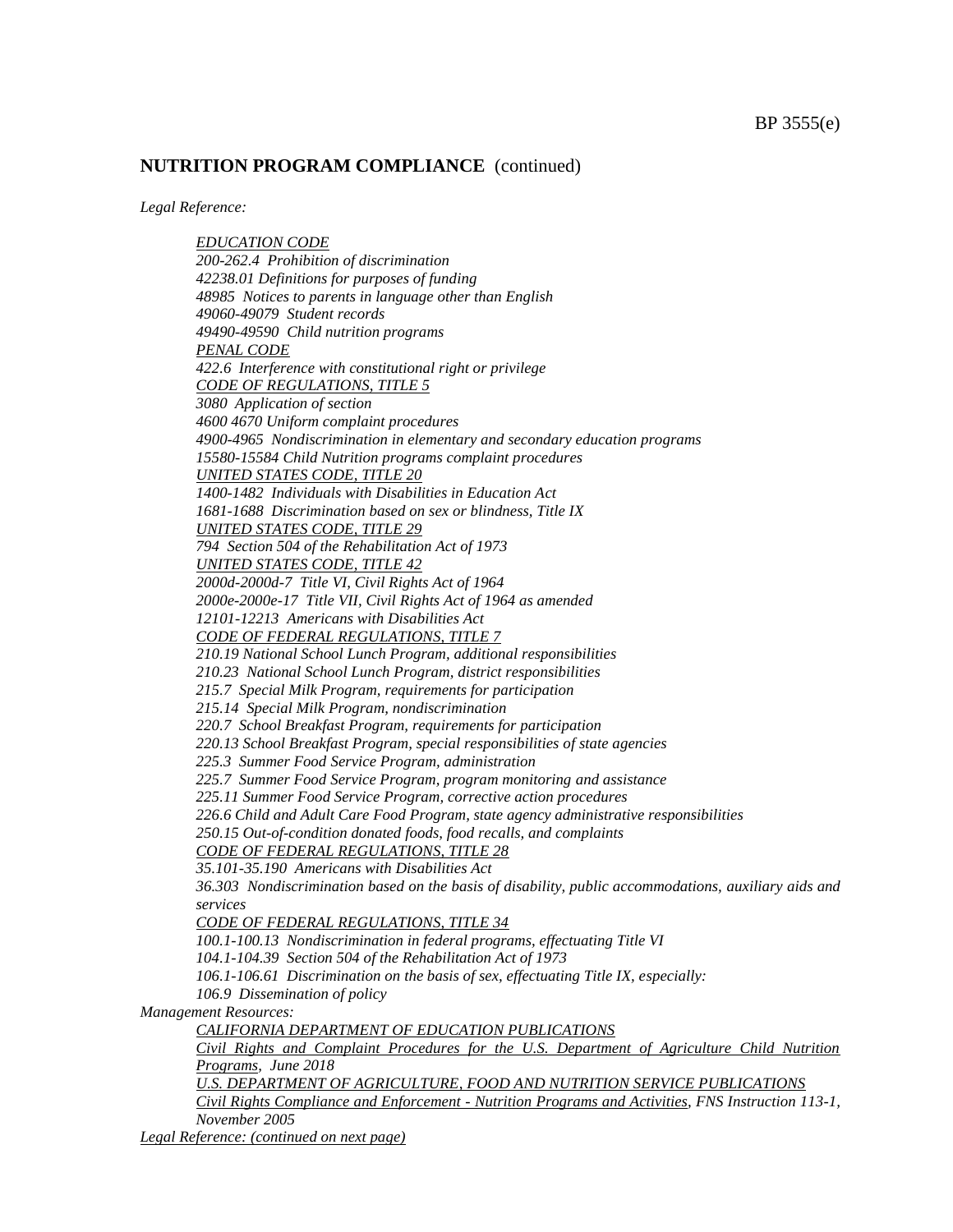*Legal Reference: (continued)* 

*U.S. DEPARTMENT OF EDUCATION, OFFICE FOR CIVIL RIGHTS PUBLICATIONS Notice of Non-Discrimination, August 2010 WEB SITES California Department of Education, Nutrition Services Division: http://www.cde.ca.gov/ls/nu U.S. Department of Agriculture, Food and Nutrition Services: http://www.fns.usda.gov U.S. Department of Agriculture, Office for Civil Rights: http://www.ascr.usda.gov U.S. Department of Education, Office for Civil Rights: http://www2.ed.gov/ocr*